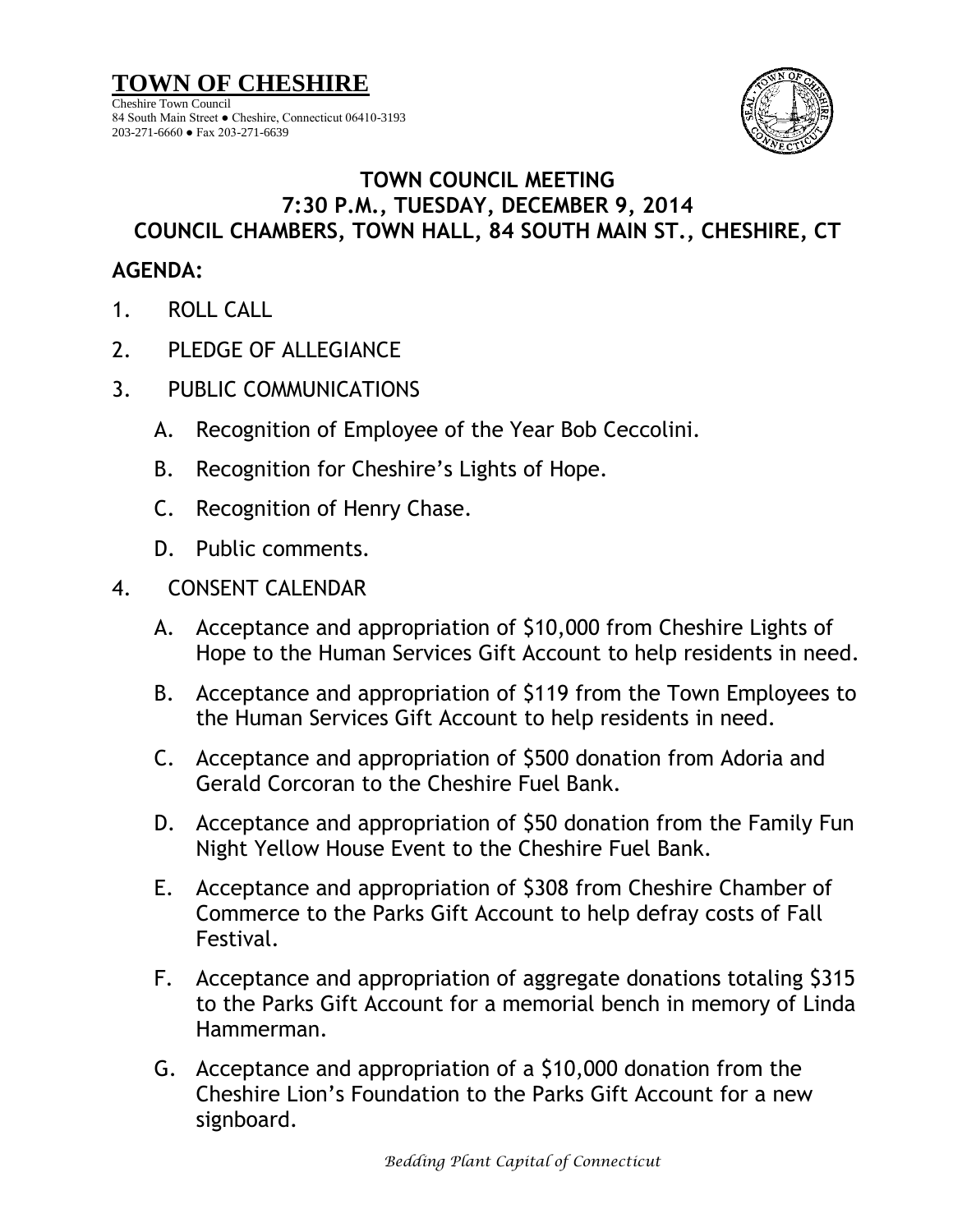- H. Acceptance and appropriation of a \$50 anonymous donation to the Human Services Gift Account to help residents in need.
- I. Acceptance and appropriation of a \$1,000 donation from the Cheshire Fire Department Fundraiser to the Human Services Gift Account.
- J. Acceptance and appropriation of a \$63,525 Connecticut Department of Transportation Comprehensive DUI Enforcement Program for Municipal Police Departments grant to the Cheshire Police Department for DUI enforcement.
- K. Acceptance and appropriation of aggregate donations totaling \$549 to the Library Gift Account for the purchase of a sign for the entrance to the Children's Room.
- 5. ITEMS REMOVED FROM CONSENT CALENDAR
- 6. OLD BUSINESS
	- A. Covanta solid waste amended agreement.
	- B. Transfer of ownership of cell tower equipment shelter at 500 Highland Avenue.
	- C. Legislative recommendations.
	- D. Emergency generator project supplemental appropriation.
	- E. Mailbox replacement policy revision.
- 7. NEW BUSINESS
	- A. Community Pool construction bid waivers.
	- B. Transfer of property at Jinny Hill and Sperry Road.
	- C. Library position amendments.
	- D. Registrars of Voters lump sum payments.
	- E. Resident sidewalk plowing.
	- F. Set regular meetings for calendar 2015.
- 8. TOWN MANAGER REPORT AND COMMUNICATIONS
	- A. Monthly Status Report.
	- B. Department Status Reports: Police, Fire, Fire Marshal.